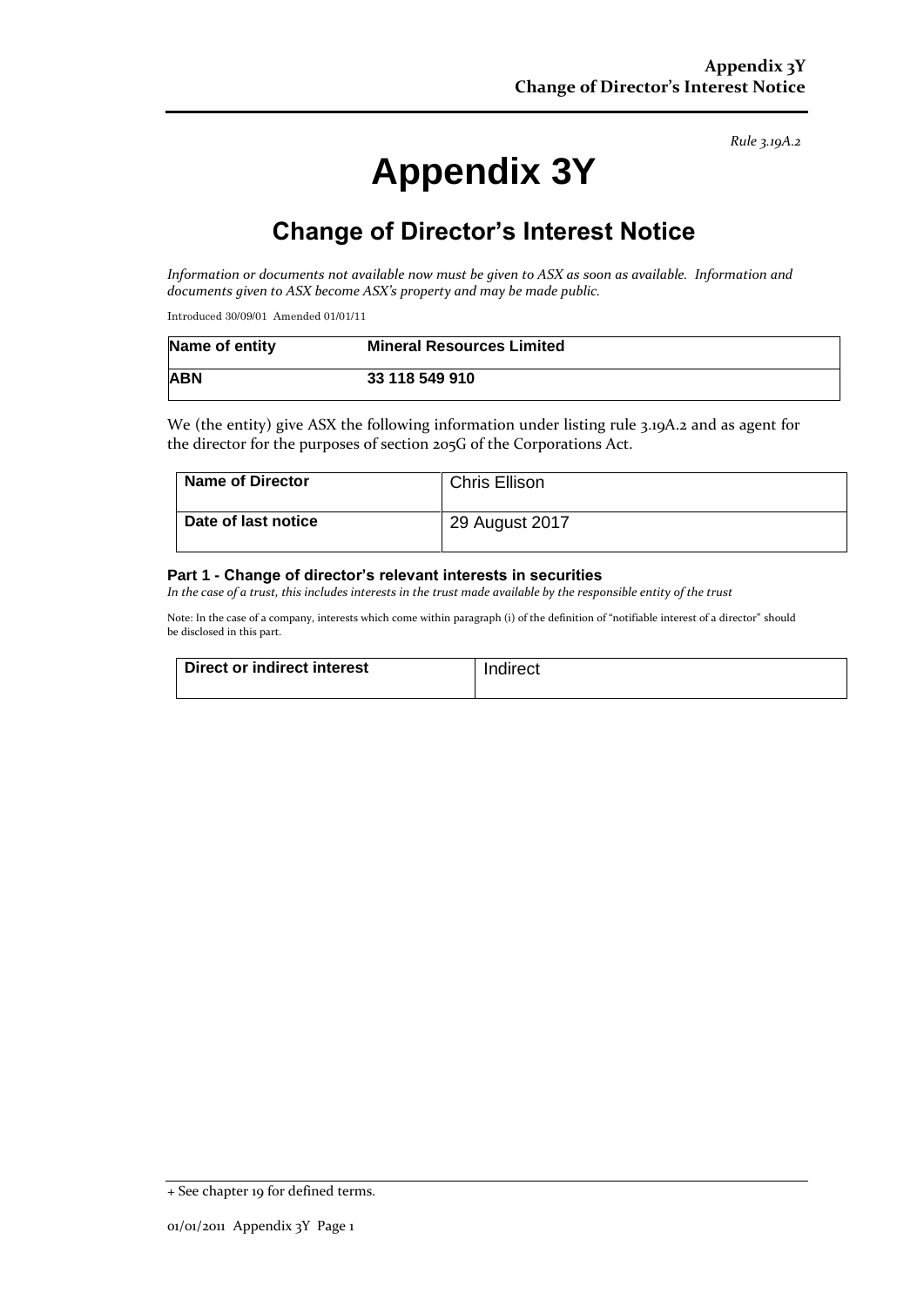| Nature of indirect interest                                                                                          | Fully paid ordinary shares<br>1.                                                                                                                                                                                                                                                                                                                                                                                                                                                                                                                                                                                                                                                                                                                                                                                                                                                                                                                                                                                                                              |  |  |
|----------------------------------------------------------------------------------------------------------------------|---------------------------------------------------------------------------------------------------------------------------------------------------------------------------------------------------------------------------------------------------------------------------------------------------------------------------------------------------------------------------------------------------------------------------------------------------------------------------------------------------------------------------------------------------------------------------------------------------------------------------------------------------------------------------------------------------------------------------------------------------------------------------------------------------------------------------------------------------------------------------------------------------------------------------------------------------------------------------------------------------------------------------------------------------------------|--|--|
| (including registered holder)<br>Note: Provide details of the circumstances giving rise to the<br>relevant interest. | Sandini Pty Ltd<br>22,707,441<br>Wabelo Pty Ltd<br>55,750<br>Ellison Superannuation Fund<br>365,243<br>Total<br>23,128,434                                                                                                                                                                                                                                                                                                                                                                                                                                                                                                                                                                                                                                                                                                                                                                                                                                                                                                                                    |  |  |
|                                                                                                                      | Share performance rights granted but unvested:<br>2.                                                                                                                                                                                                                                                                                                                                                                                                                                                                                                                                                                                                                                                                                                                                                                                                                                                                                                                                                                                                          |  |  |
|                                                                                                                      | a) FY16 Long Term Incentive Scheme:<br>Share performance rights granted in June 2016 with<br>future vesting over four annual instalments. The<br>balance of 95,592 fully paid Mineral Resources<br>shares vest over the next two years. For further<br>details refer to the Company's 2016 Remuneration<br>Report.<br>MIN share performance rights to vest in future<br>30 June 2018 47,796<br>30 June 2019 47,796<br>95,592<br>b) FY17 Long Term Incentive Scheme:<br>Share performance rights granted in June 2017 with<br>future vesting subject to the Company achieving<br>specific ROIC targets in future years. The granted<br>share performance rights are at risk of forfeiture if<br>performance targets are not met in future years. The<br>balance of 269,860 fully paid Mineral Resources<br>shares vest over the next three years. For further<br>details refer to the Company's 2017 Remuneration<br>Report.<br>MIN share performance rights to vest in future<br>30 June 2018 89,953<br>30 June 2019 89,953<br>30 June 2020 89,954<br>269,860 |  |  |
|                                                                                                                      |                                                                                                                                                                                                                                                                                                                                                                                                                                                                                                                                                                                                                                                                                                                                                                                                                                                                                                                                                                                                                                                               |  |  |
| Date of change                                                                                                       | Ordinary Shares issued as a participant in the<br>1.<br>Company's DRP - 20 September 2017                                                                                                                                                                                                                                                                                                                                                                                                                                                                                                                                                                                                                                                                                                                                                                                                                                                                                                                                                                     |  |  |
|                                                                                                                      | 2. Share performance rights granted but unvested -<br>16 August 2017                                                                                                                                                                                                                                                                                                                                                                                                                                                                                                                                                                                                                                                                                                                                                                                                                                                                                                                                                                                          |  |  |
| No. of securities held prior to change                                                                               | Fully paid ordinary shares:                                                                                                                                                                                                                                                                                                                                                                                                                                                                                                                                                                                                                                                                                                                                                                                                                                                                                                                                                                                                                                   |  |  |
|                                                                                                                      | Sandini Pty Ltd<br>22,707,441<br>Wabelo Pty Ltd<br>55,750<br>Ellison Superannuation Fund<br>357,705<br>Total<br>23,120,896                                                                                                                                                                                                                                                                                                                                                                                                                                                                                                                                                                                                                                                                                                                                                                                                                                                                                                                                    |  |  |
| <b>Class</b>                                                                                                         | Fully paid ordinary shares                                                                                                                                                                                                                                                                                                                                                                                                                                                                                                                                                                                                                                                                                                                                                                                                                                                                                                                                                                                                                                    |  |  |

<sup>+</sup> See chapter 19 for defined terms.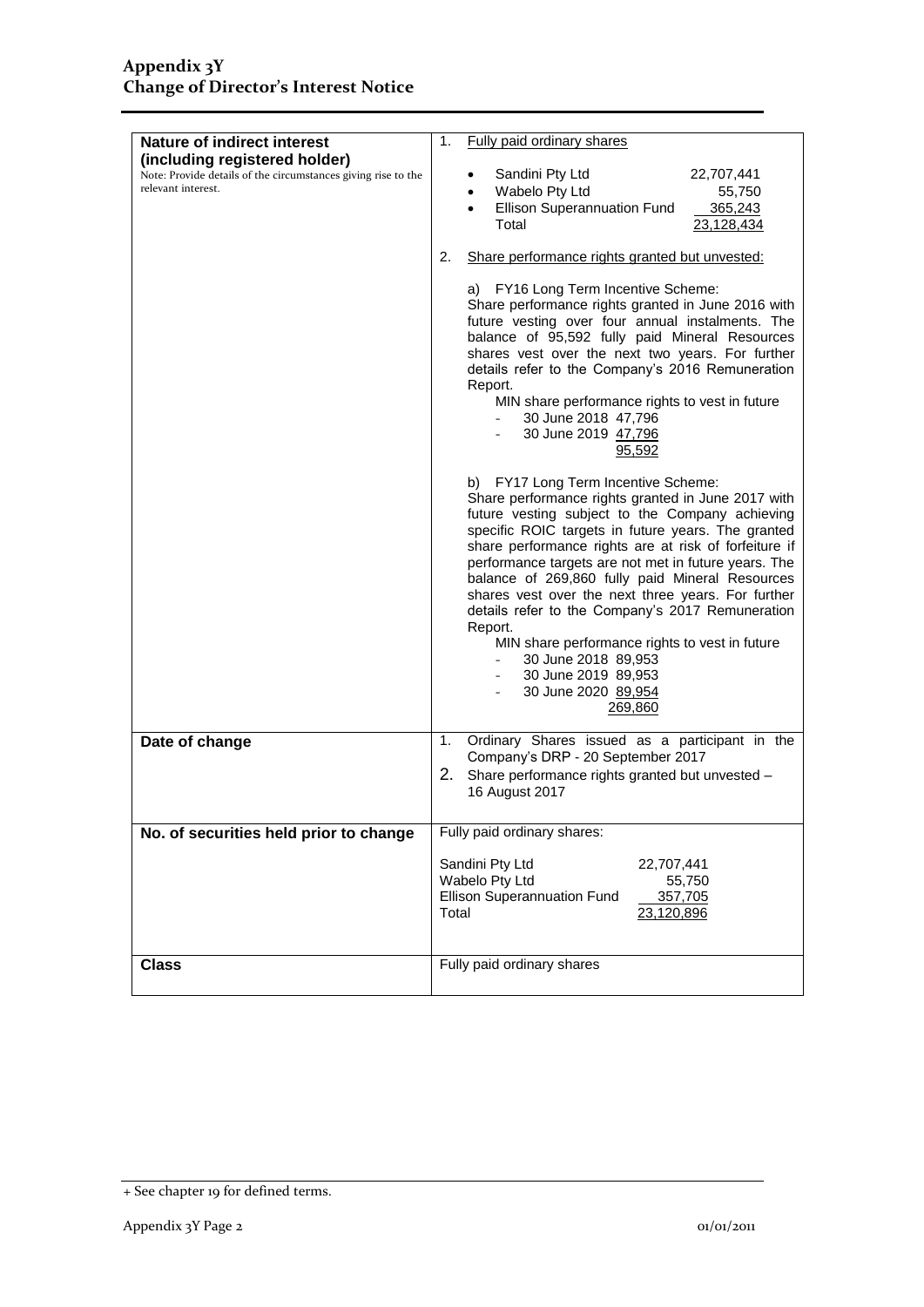| <b>Number acquired</b>                                                                                       | 1.<br>2. | Fully paid ordinary shares:<br>7,538 Ordinary Shares acquired under the terms of<br>the Dividend Reinvestment Plan (DRP).<br>Share performance rights granted but unvested:                                                                                                                                                                                                                                                                                                                                                                                                                                                   |
|--------------------------------------------------------------------------------------------------------------|----------|-------------------------------------------------------------------------------------------------------------------------------------------------------------------------------------------------------------------------------------------------------------------------------------------------------------------------------------------------------------------------------------------------------------------------------------------------------------------------------------------------------------------------------------------------------------------------------------------------------------------------------|
|                                                                                                              |          | a) FY16 Long Term Incentive Scheme:<br>Share performance rights granted in June 2016 with<br>future vesting over four annual instalments. The<br>balance of 95,592 fully paid Mineral Resources<br>shares vest over the next two years. For further<br>details refer to the Company's 2016 Remuneration<br>Report.<br>MIN share performance rights to vest in future<br>30 June 2018 47,796<br>30 June 2019 47,796<br>95,592                                                                                                                                                                                                  |
|                                                                                                              |          | b) FY17 Long Term Incentive Scheme:<br>Share performance rights granted in June 2017 with<br>future vesting subject to the Company achieving<br>specific ROIC targets in future years. The granted<br>share performance rights are at risk of forfeiture if<br>performance targets are not met in future years. The<br>balance of 269,860 fully paid Mineral Resources<br>shares vest over the next three years. For further<br>details refer to the Company's 2017 Remuneration<br>Report.<br>MIN share performance rights to vest in future<br>30 June 2018 89,953<br>30 June 2019 89,953<br>30 June 2020 89,954<br>269,860 |
| <b>Number disposed</b>                                                                                       | Nil      |                                                                                                                                                                                                                                                                                                                                                                                                                                                                                                                                                                                                                               |
| <b>Value/Consideration</b><br>Note: If consideration is non-cash, provide details and<br>estimated valuation |          | Fully paid ordinary shares<br>1.<br>\$118,029.26 for shares acquired at \$15.6579 each,<br>under the terms of the DRP, being the Volume<br>Weighted Average price for the five days to 8/9/2017.                                                                                                                                                                                                                                                                                                                                                                                                                              |
|                                                                                                              |          | Share performance rights<br>2.<br>Nil under terms of the Company's long term incentive<br>schemes.                                                                                                                                                                                                                                                                                                                                                                                                                                                                                                                            |

<sup>+</sup> See chapter 19 for defined terms.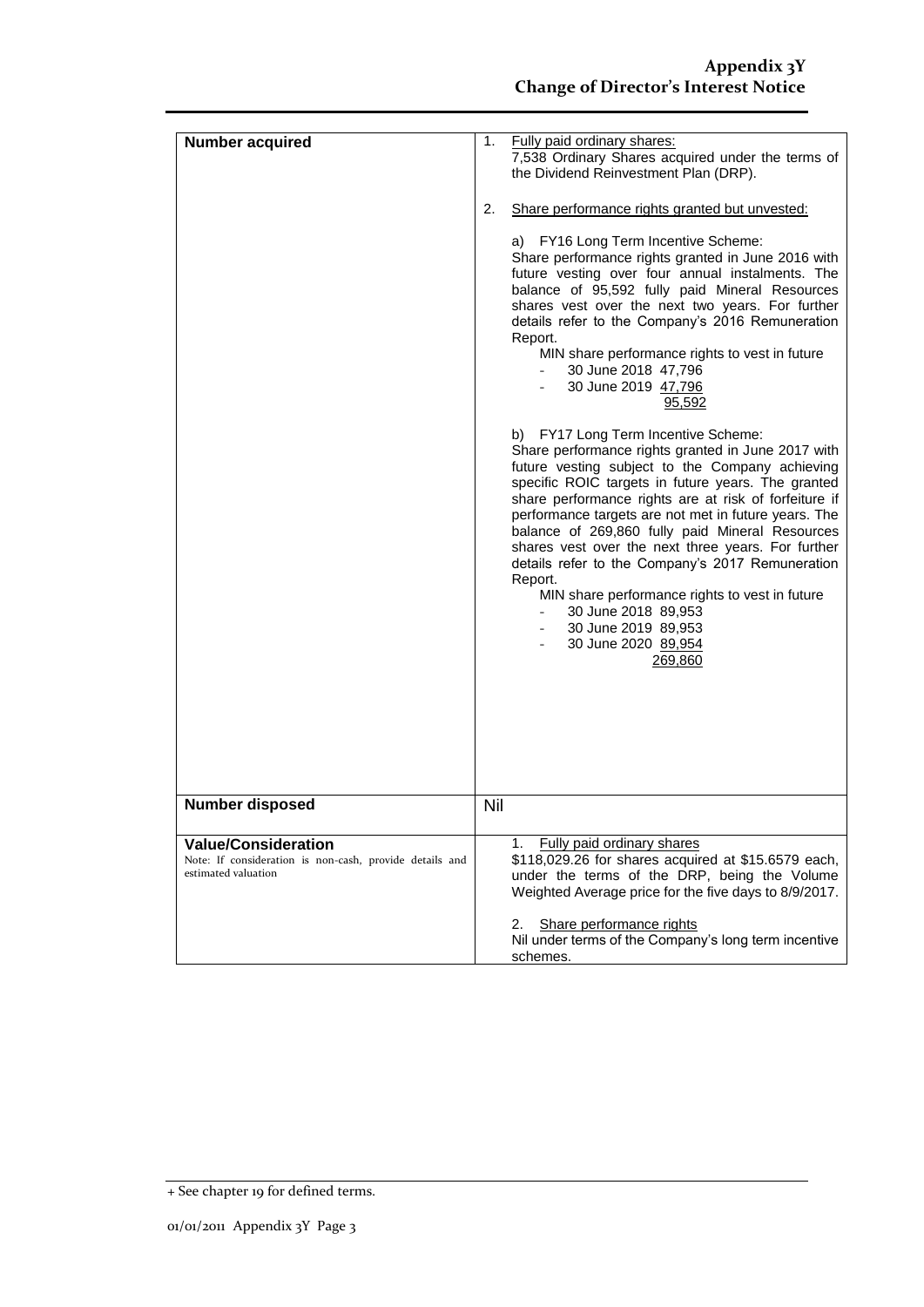| No. of securities held after change                                                                                                                                        | 1.                                                   | Fully paid ordinary shares                                                                                                                                                                                                                                                                                                                                                                                                                                                                                                                                                                                                    |
|----------------------------------------------------------------------------------------------------------------------------------------------------------------------------|------------------------------------------------------|-------------------------------------------------------------------------------------------------------------------------------------------------------------------------------------------------------------------------------------------------------------------------------------------------------------------------------------------------------------------------------------------------------------------------------------------------------------------------------------------------------------------------------------------------------------------------------------------------------------------------------|
|                                                                                                                                                                            |                                                      | Sandini Pty Ltd<br>22,707,441<br>Wabelo Pty Ltd<br>55,750<br>$\bullet$<br>Ellison Superannuation Fund<br>365,243<br>Total<br>23,128,434                                                                                                                                                                                                                                                                                                                                                                                                                                                                                       |
|                                                                                                                                                                            | Share performance rights granted but unvested:<br>2. |                                                                                                                                                                                                                                                                                                                                                                                                                                                                                                                                                                                                                               |
|                                                                                                                                                                            |                                                      | a) FY16 Long Term Incentive Scheme:<br>Share performance rights granted in June 2016 with<br>future vesting over four annual instalments. The<br>balance of 95,592 fully paid Mineral Resources<br>shares vest over the next two years. For further<br>details refer to the Company's 2016 Remuneration<br>Report.<br>MIN share performance rights to vest in future<br>30 June 2018 47,796<br>30 June 2019 47,796<br>95,592                                                                                                                                                                                                  |
|                                                                                                                                                                            |                                                      | b) FY17 Long Term Incentive Scheme:<br>Share performance rights granted in June 2017 with<br>future vesting subject to the Company achieving<br>specific ROIC targets in future years. The granted<br>share performance rights are at risk of forfeiture if<br>performance targets are not met in future years. The<br>balance of 269,860 fully paid Mineral Resources<br>shares vest over the next three years. For further<br>details refer to the Company's 2017 Remuneration<br>Report.<br>MIN share performance rights to vest in future<br>30 June 2018 89,953<br>30 June 2019 89,953<br>30 June 2020 89,954<br>269,860 |
| Nature of change<br>Example: on-market trade, off-market trade, exercise of<br>options, issue of securities under dividend reinvestment<br>plan, participation in buy-back | 1.                                                   | Fully paid ordinary shares<br>Acquisition of fully paid ordinary shares through take-up of<br>rights under the DRP.                                                                                                                                                                                                                                                                                                                                                                                                                                                                                                           |
|                                                                                                                                                                            | 2.                                                   | Share performance rights granted but unvested:<br>Share performance rights issued through participation in<br>the Company's 2016 and 2017 long term incentive plans.                                                                                                                                                                                                                                                                                                                                                                                                                                                          |
|                                                                                                                                                                            |                                                      |                                                                                                                                                                                                                                                                                                                                                                                                                                                                                                                                                                                                                               |

### **Part 2 – Change of director's interests in contracts**

Note: In the case of a company, interests which come within paragraph (ii) of the definition of "notifiable interest of a director" should be disclosed in this part.

| <b>Detail of contract</b> | N/A |
|---------------------------|-----|
| <b>Nature of interest</b> | N/A |

<sup>+</sup> See chapter 19 for defined terms.